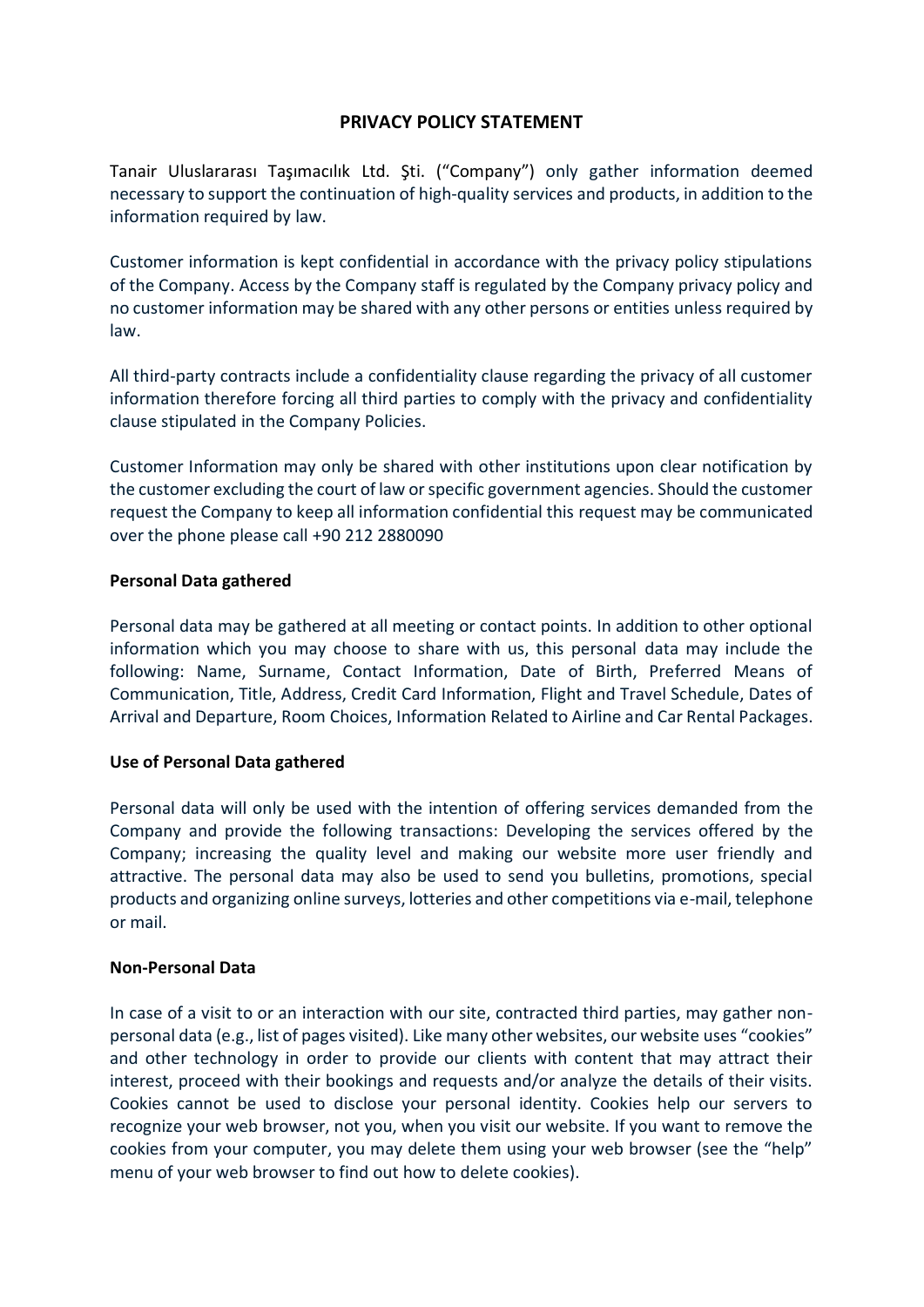We may gather data using "pixel tags," "web beacon," "clear GIFs" or similar methods (collectively, "pixel tags") to find out when you visit our website. We gather non-personal or collective information (e.g., domain name, version of your web browser and your URL) which may be used to improve your online experience and understand the traffic patterns (time and frequency of visit by customers) via pixel tags.

Please be informed that we may use advertising and media companies in order to advertise on various websites. Please note that these advertising/media companies may use cookies, pixel tags and other technologies as well as other methods to record which advertisements are viewed by your web browser and which pages are being viewed when the advertisements have been placed. The Company has no control over the use of such technology or the information gathered and shall not be held responsible for the actions and policies of these companies.

Since the non-personal data does not identify you personally, we may use or disclose such data for any purpose. In some cases, we may integrate the non-personal and personal data (e.g., adding e-mail addresses to cookies). If we integrate any non-personal data with any personal data, the integrated data shall be deemed as personal data by us in within the framework of this Policy.

### **Links to Third-Party Websites**

Our website may include links to third-party websites. Please note that we shall not be held liable for the said third parties gathering, using, keeping, sharing or disclosing the said data and information.

In case you provide any information to third-party websites, the privacy policies and service conditions of that website shall prevail. We recommend that you read the privacy policies of the websites you visit before giving your personal data.

### **Protection of Personal Data**

The Company will take necessary steps to ensure the following: (i) protecting the personal data gathered from unauthorized access, disclosure, falsification or destruction, and (ii) keeping the personal data in an accurate and updated manner pursuant to the applicable law. Moreover, we strive to ensure that our affiliates and service providers make the effort to keep your personal data confidential. We use technology for protecting the personal data you send to us via our website for online transactions. Unfortunately, no security system or online data transmission system can be considered to be completely safe.

For the purpose of protecting the privacy of your personal data, we recommend that you do not include your important personal data in any e-mail you may send to us. Kindly do not send us your credit card number or other important data via e-mail.

### **Policy Amendments**